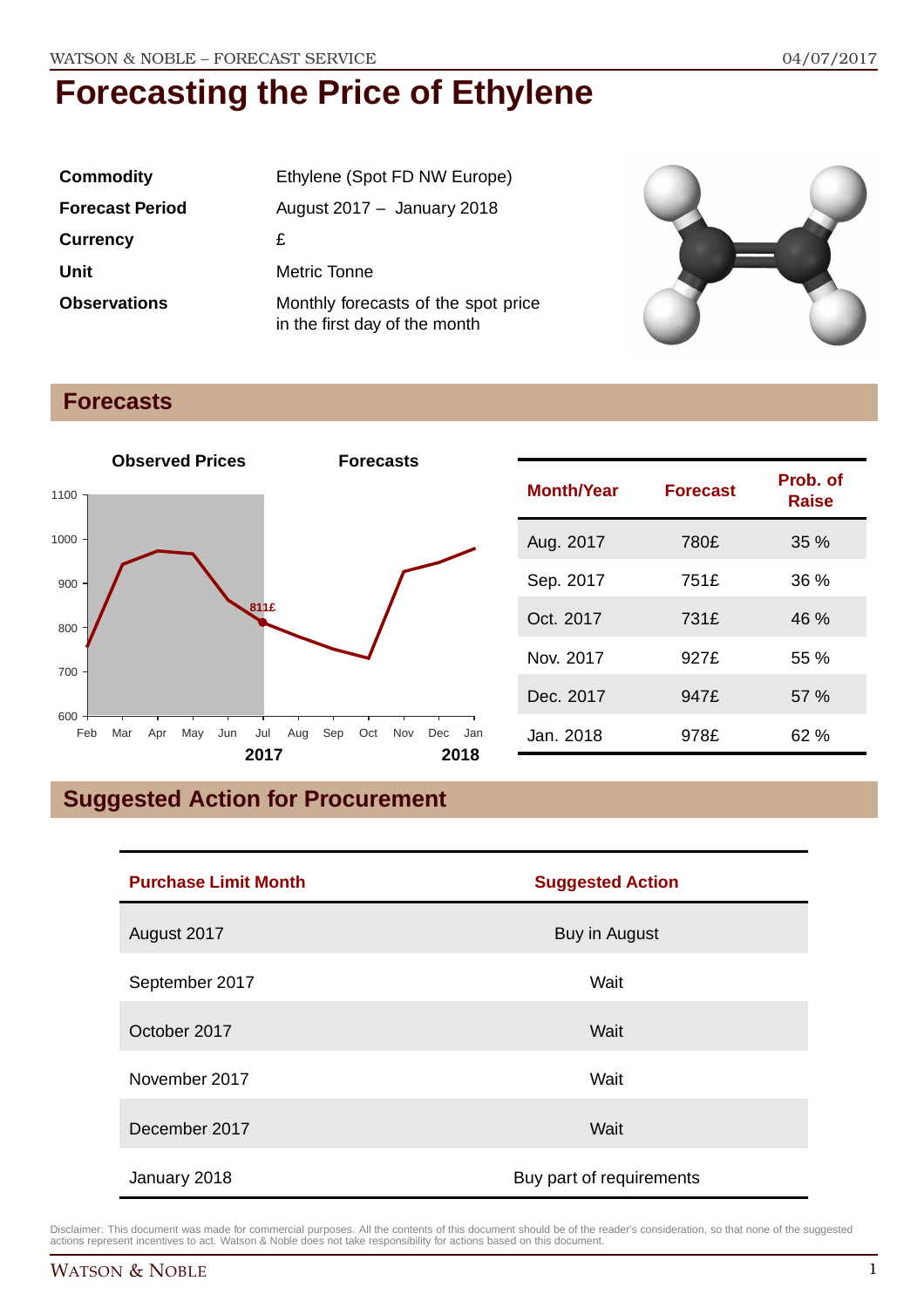### **Impact Analysis: One Month Forecast**



Our algorithm forecasts a lower price of Ethylene in one month: it is expectable that the price decreases 3.84% from 811£ to 780£ until the beginning of August.

### **Indices of Factors**



#### **Interpretation**

- **Decrease of Supply**: Positive pressure of the Supply index
- Slight decrease of Demand: Negative pressure of the Demand index
- **Considerably negative pressure of the index of Ethylene**
- Negative pressure of the index of variables representing the market upstream
- Negative pressure of the index of variables representing the market downstream
- Negative pressure of the financial index
- Negative pressure of other commodities and other factors
- Focus on Mexico, UAE, and US

#### **Impact per Country**

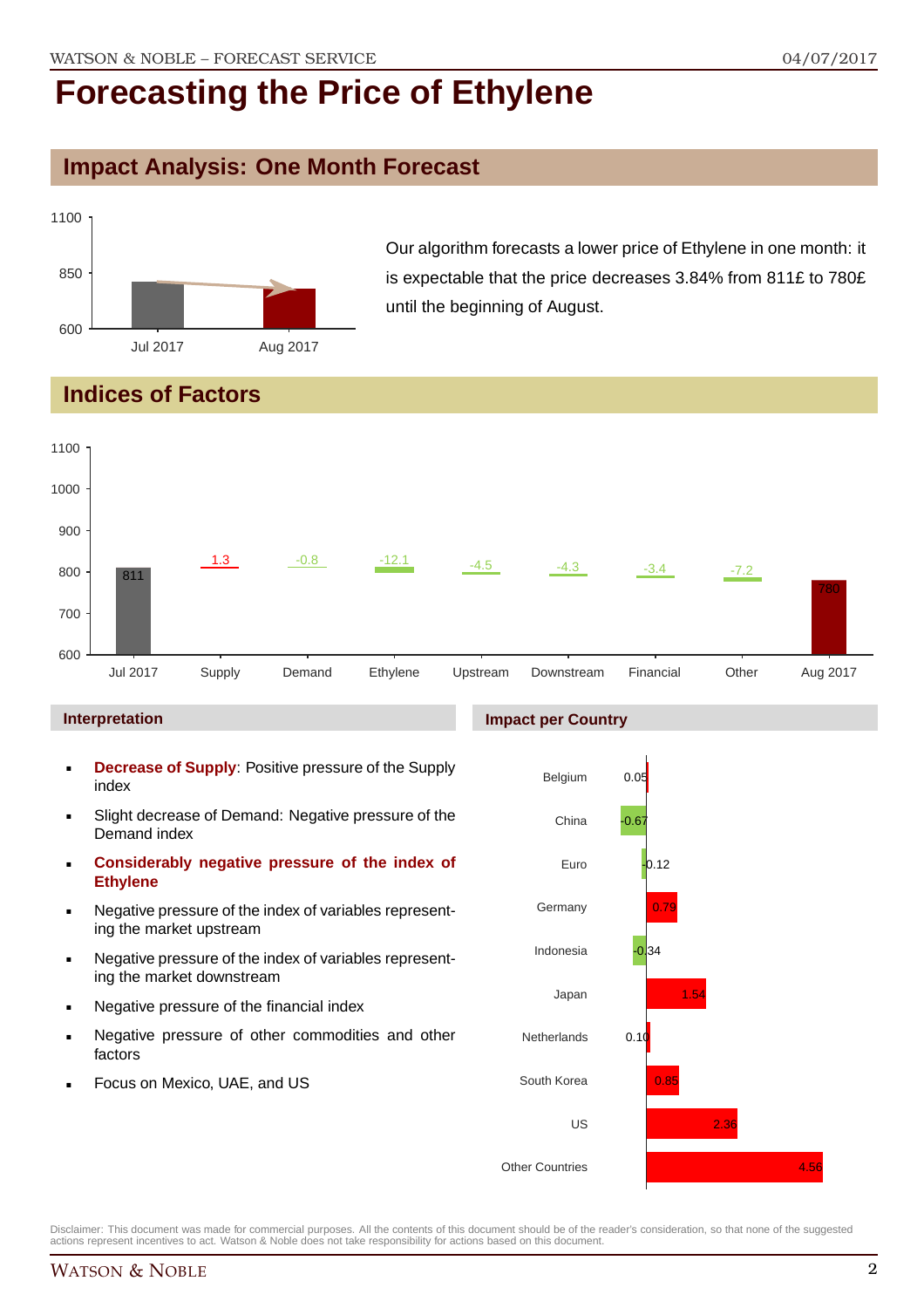### **Impact Analysis: Two Months Forecast**



Our algorithm forecasts a lower price of Ethylene in two months: it is expectable that the price decreases 7.35% from 811£ to 751£ until the beginning of September.

## **Indices of Factors**



#### **Interpretation**

- **Increase of Supply**: Negative pressure of the Supply index
- Slight increase of Demand: Positive pressure of the Demand index
- **Negative pressure of the index of Ethylene**
- Negative pressure of the index of variables representing the market upstream
- Negative pressure of the index of variables representing the market downstream
- Slightly negative pressure of the financial index
- **Considerably negative pressure of other commodities and other factors**
- Focus on Taiwan, UK, and US

# Belgium

**Impact per Country**

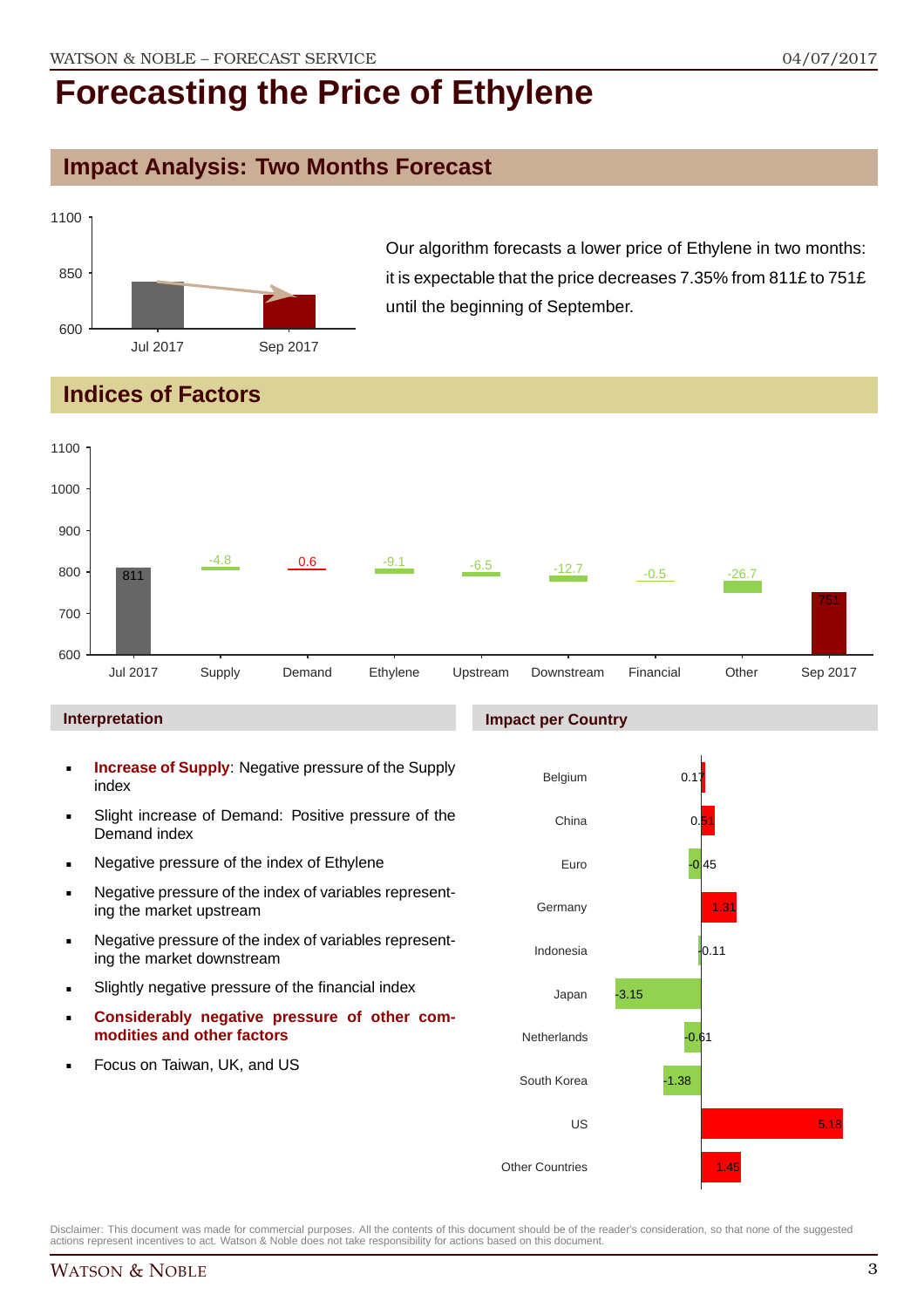## **Impact Analysis: Three Months Forecast**



Our algorithm forecasts a lower price of Ethylene in three months: it is expectable that the price decreases 9.90% from 811£ to 731£ until the beginning of October.

## **Indices of Factors**



#### **Interpretation**

- **Decrease of Supply**: Positive pressure of the Supply index
- **Decrease of Demand**: Negative pressure of the Demand index
- **Positive pressure of the index of Ethylene**
- Negative pressure of the index of variables representing the market upstream
- Negative pressure of the index of variables representing the market downstream
- Slightly negative pressure of the financial index
- **Considerably negative pressure of other commodities and other factors**
- Focus on UAE, Japan, and UK

#### **Impact per Country**

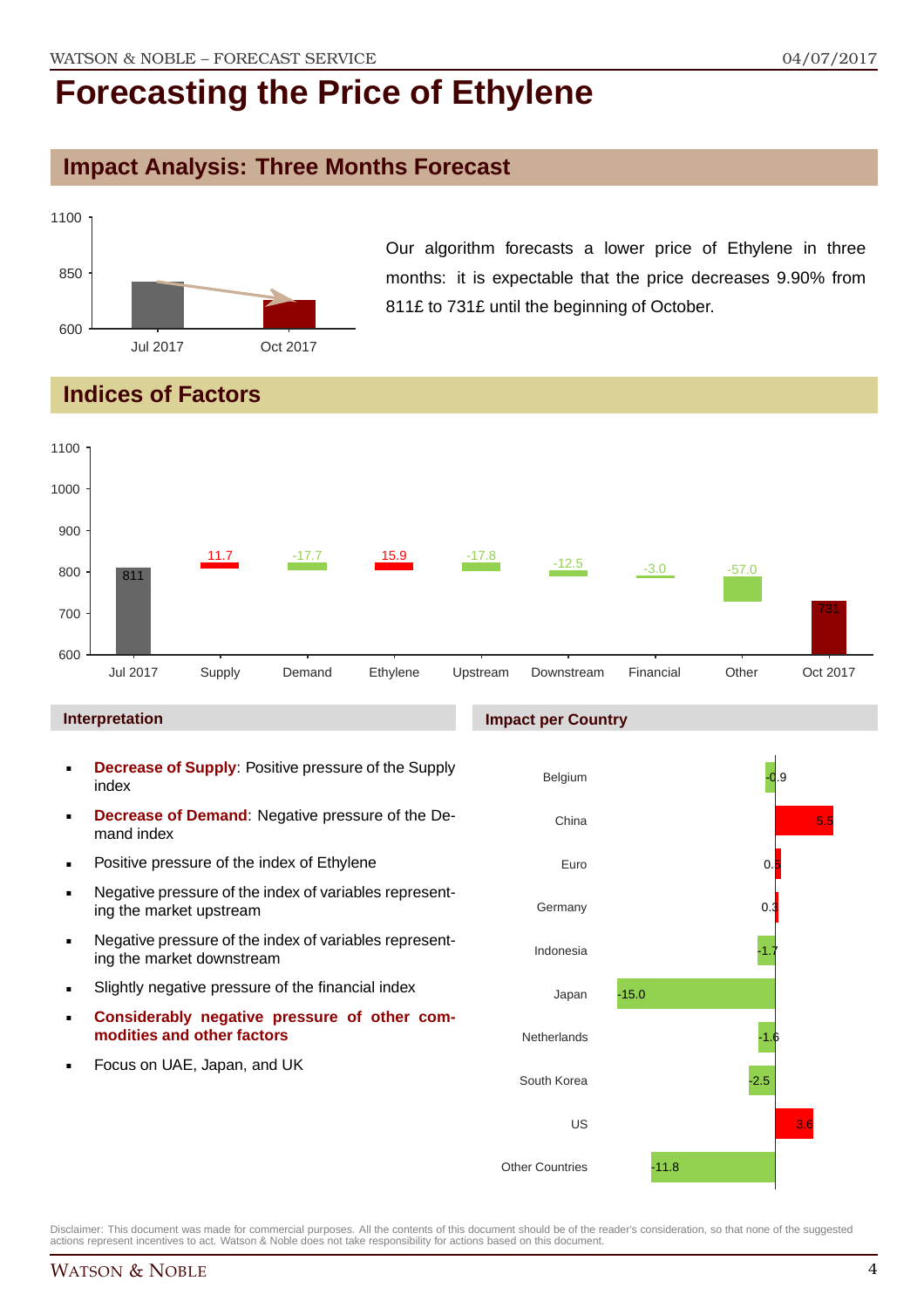## **Impact Analysis: Four Months Forecast**



Our algorithm forecasts a higher price of Ethylene in four months: it is expectable that the price increases 14.24% from 811£ to 927£ until the beginning of November.

## **Indices of Factors**



#### **Interpretation**

- **Decrease of Supply**: Positive pressure of the Supply index
- **Increase of Demand**: Positive pressure of the Demand index
- **Considerably positive pressure of the index of Ethylene**
- Positive pressure of the index of variables representing the market upstream
- Slightly positive pressure of the index of variables representing the market downstream
- Positive pressure of the financial index
- Slightly positive pressure of other commodities and other factors
- Focus on UAE, India, and Japan

#### **Impact per Country**

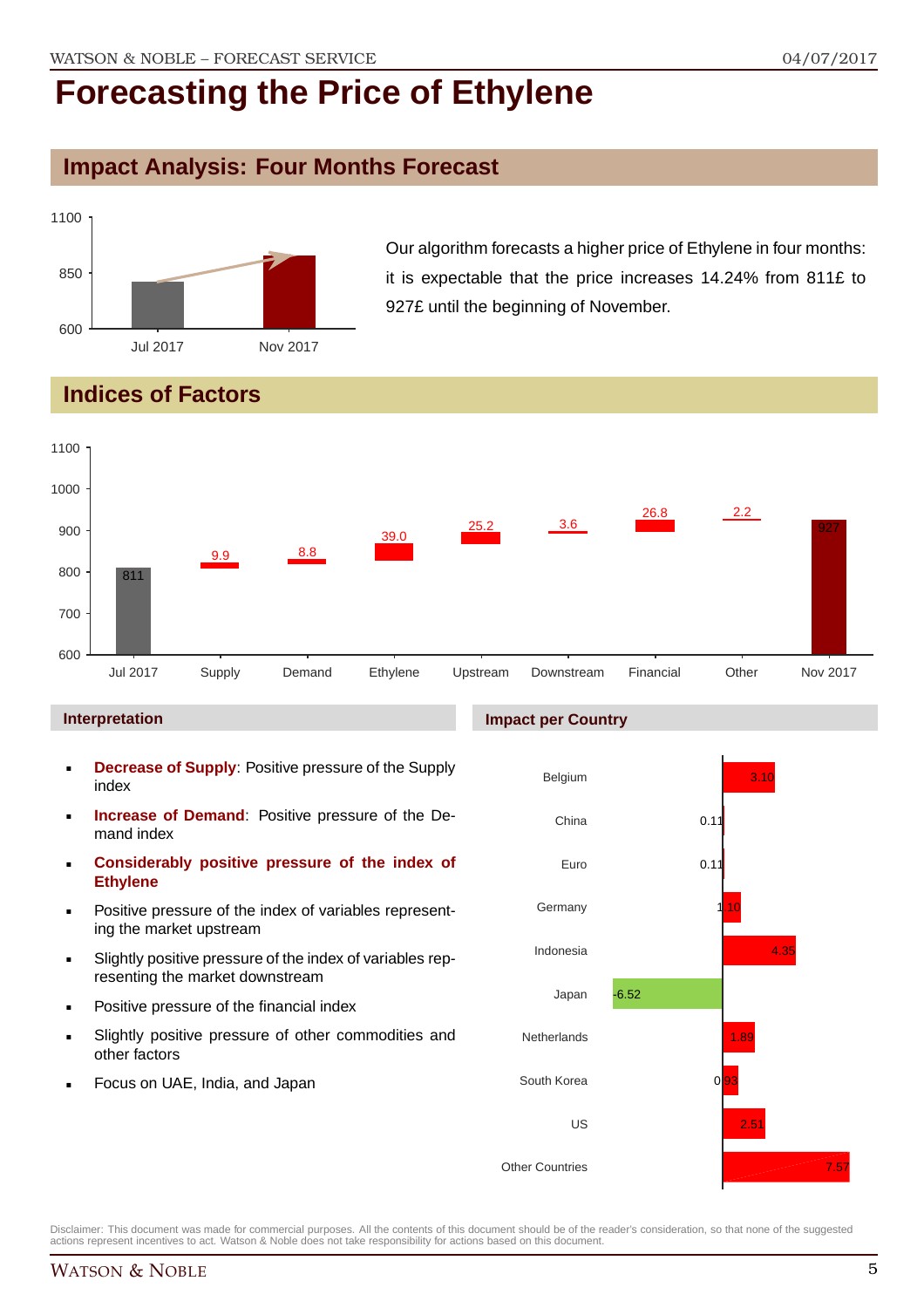## **Impact Analysis: Five Months Forecast**

![](_page_5_Figure_3.jpeg)

Our algorithm forecasts a higher price of Ethylene in five months: it is expectable that the price increases 16.76% from 811£ to 947£ until the beginning of December.

## **Indices of Factors**

![](_page_5_Figure_6.jpeg)

#### **Interpretation**

- Slight decrease of Supply: Positive pressure of the Supply index
- **Increase of Demand**: Positive pressure of the Demand index
- **Considerably positive pressure of the index of Ethylene**
- Slightly negative pressure of the index of variables representing the market upstream
- Slightly negative pressure of the index of variables representing the market downstream
- **Considerably positive pressure of the financial index**
- Negative pressure of other commodities and other factors
- Focus on UAE, India, and Indonesia

![](_page_5_Figure_16.jpeg)

Disclaimer: This document was made for commercial purposes. All the contents of this document should be of the reader's consideration, so that none of the suggested actions represent incentives to act. Watson & Noble does not take responsibility for actions based on this document.

#### **Impact per Country**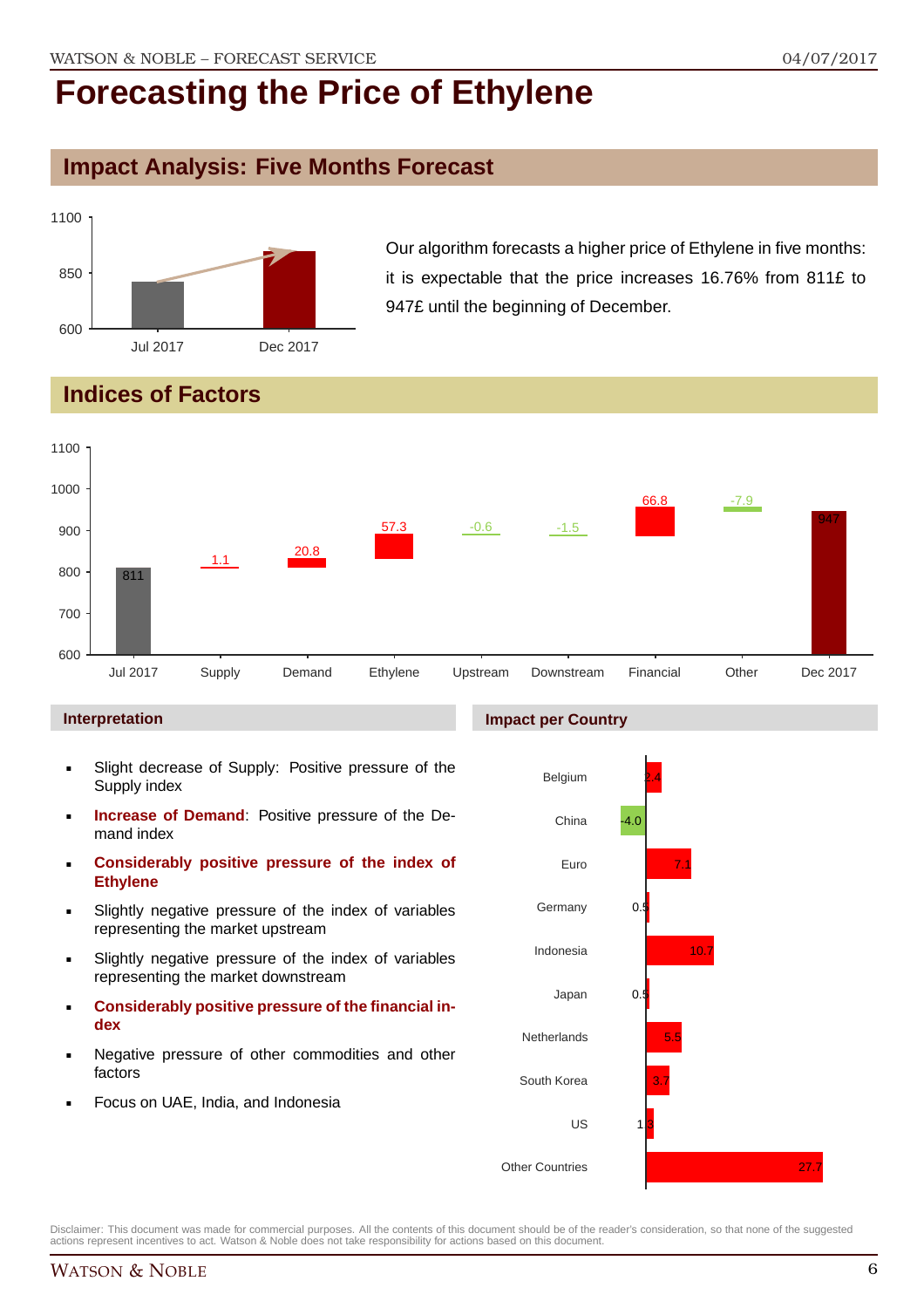## **Impact Analysis: Six Months Forecast**

![](_page_6_Figure_3.jpeg)

Our algorithm forecasts a higher price of Ethylene in six months: it is expectable that the price increases 20.57% from 811£ to 978£ until the beginning of January.

## **Indices of Factors**

![](_page_6_Figure_6.jpeg)

#### **Interpretation**

- **Considerable decrease of Supply**: Positive pressure of the Supply index
- Slight decrease of Demand: Negative pressure of the Demand index
- **Considerably positive pressure of the index of Ethylene**
- Negative pressure of the index of variables representing the market upstream
- Positive pressure of the index of variables representing the market downstream
- **Considerably positive pressure of the financial index**
- Positive pressure of other commodities and other factors
- Focus on UAE, UK, and US

![](_page_6_Figure_16.jpeg)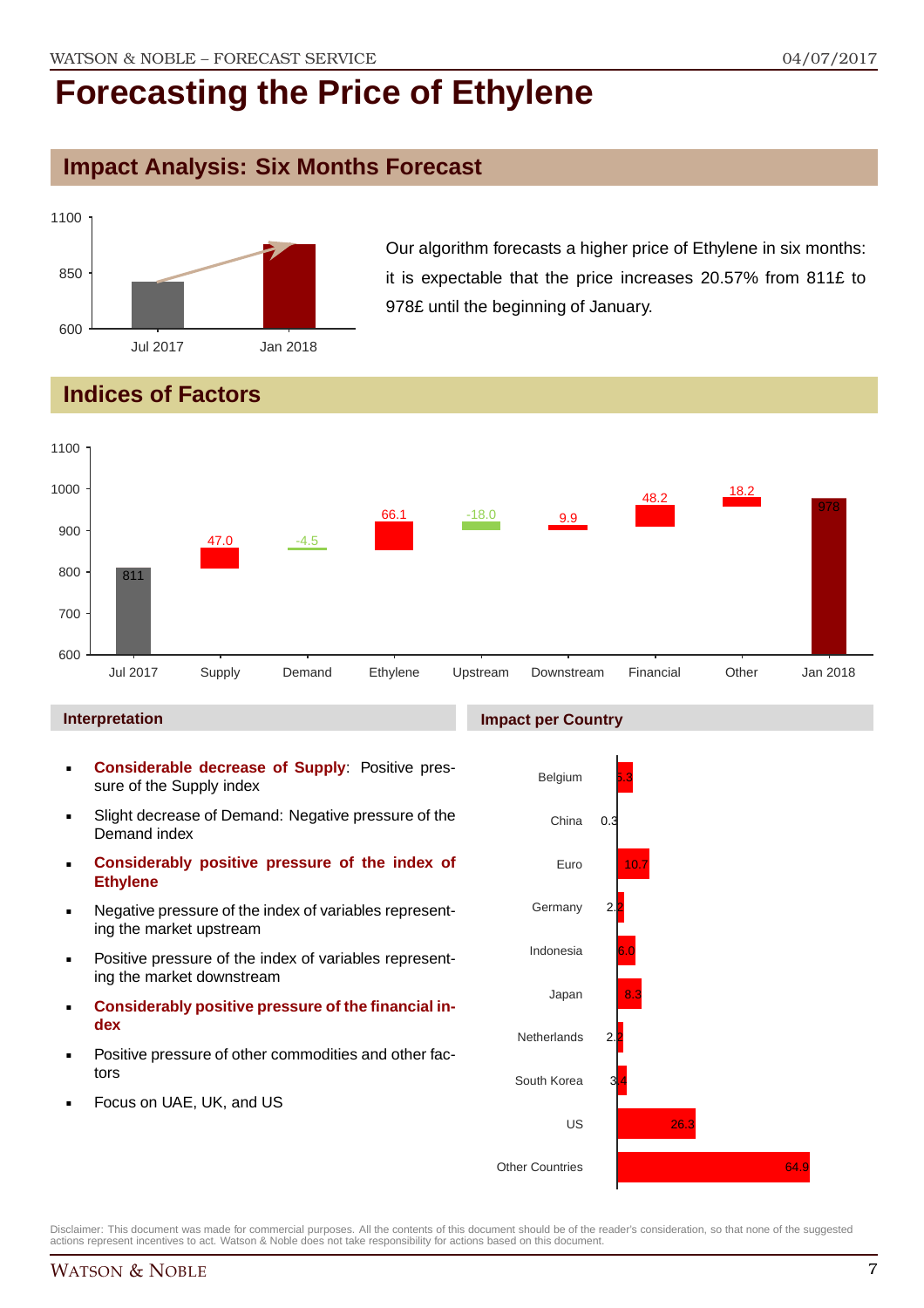## **APPENDIX – Technical Explanation of the Impact Analysis**

In this appendix, we explain the impact analysis of the factors that most contribute for our forecasts.

This Impact Analysis is conducted individually for **each time horizon**, allowing for a distinction between the indices of variables that contribute for our forecasts at short and medium run.

For each time horizon, our analysis has **two components**: first, we present the impact of variables grouped by **indices of factors**; second we present the impact of variables grouped by **indices of countries**.

### **Indices of Factors**

**Indices of factors** are indices of the weighted contributions of the variables grouped in those factors.

**Supply Index:** composed of macroeconomic variables of the producing and exporting countries. It includes variables such as production, exchange rates, inflation, monetary policy, and wages. For example, an increase in wages implies higher production costs which should (in linear, general, and ceteris paribus terms) generate an incentive to increase prices;

**Demand index**: composed of macroeconomic variables of the consuming and importing countries. It includes variables such as production, exchange rates, inflation, monetary policy, and wages. For example, a decrease in a consumer confidence index should (in linear, general, and ceteris paribus terms) increase savings and decrease demand, leading to lower prices;

**Ethylene Index**: composed of variables related to Ethylene. It includes variables such as the price of Ethylene in different regions of the world and exports, imports, and producer prices of Ethylene in some countries. For example, an increase in the price of Ethylene in other region may imply an increase in the price of Ethylene in Europe due to arbitrage movements;

**Upstream index**: composed of variables related to Ethane and Propane. It includes variables such as the price and exports, imports, and producer prices of the inputs in some countries. For example, an increase in the price of Ethane should (in linear, general, and ceteris paribus terms) generate an increase in the price of Ethylene;